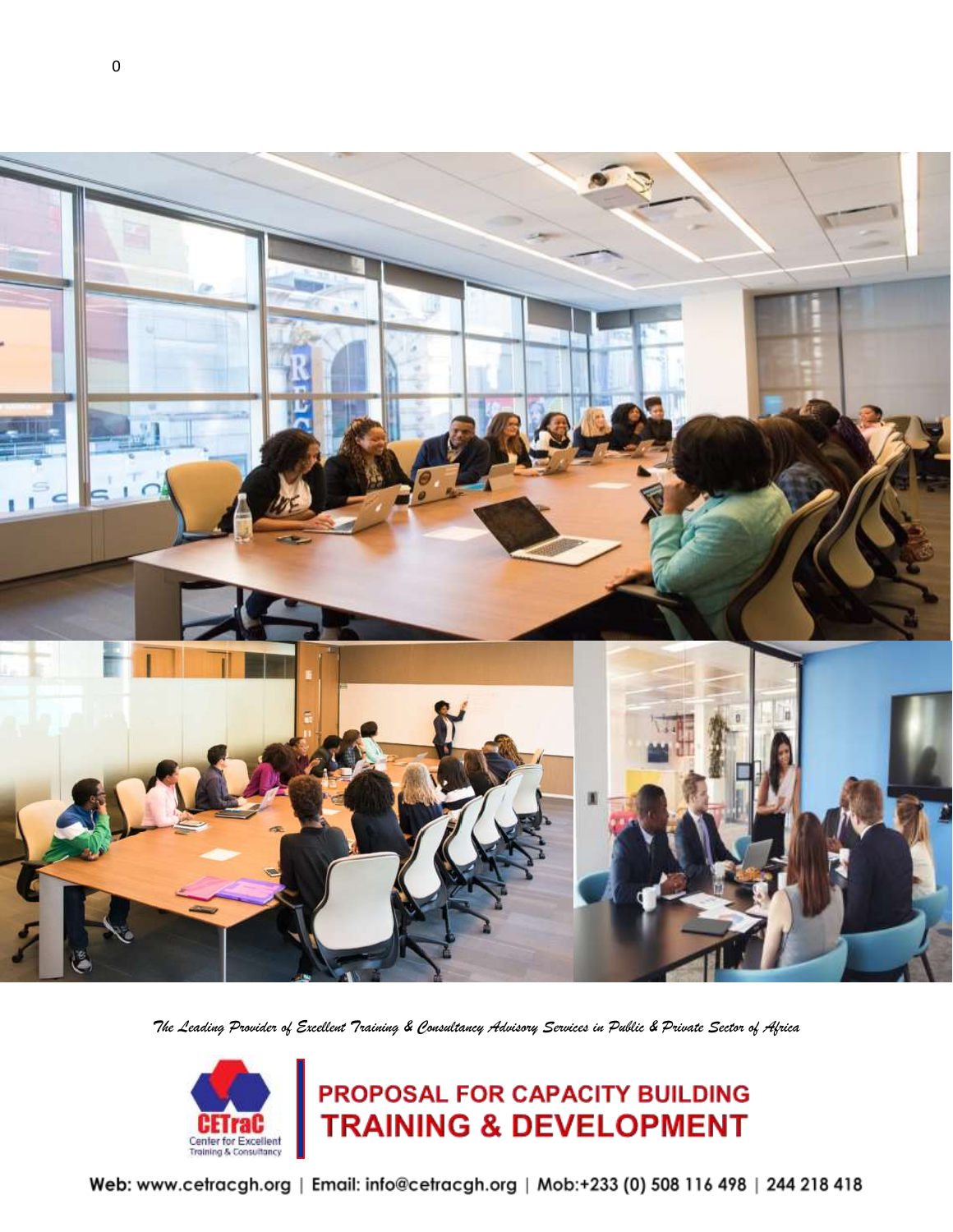

#### **Table of Content**

<u> 1989 - An Dùbhlachd an Dùbhlachd an Dùbhlachd an Dùbhlachd an Dùbhlachd an Dùbhlachd an Dùbhlachd an Dùbhlach</u>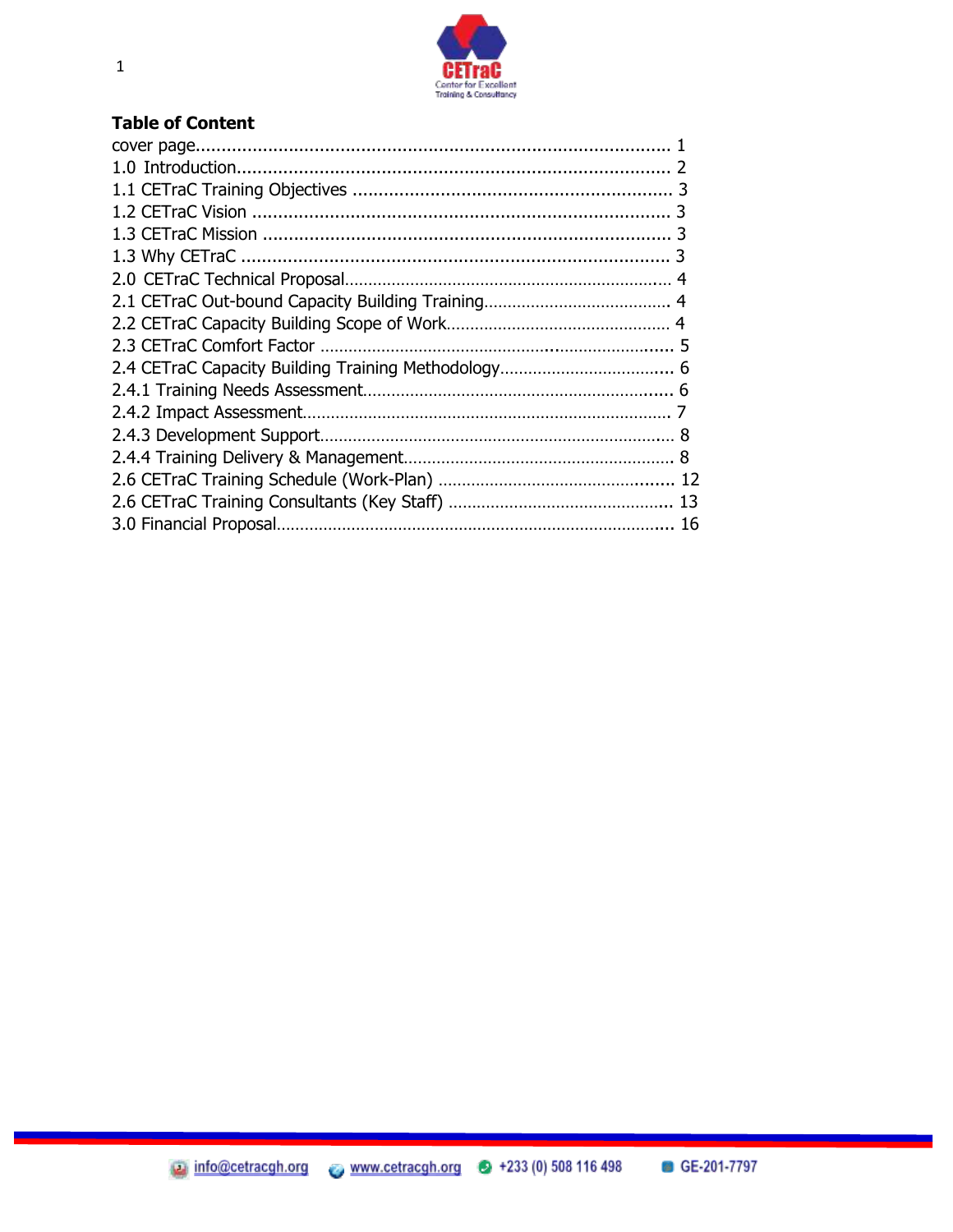

#### 1.0 Introduction

Training presents a prime opportunity to expand the knowledge base of all employees, but many employers in the current climate find development opportunities expensive. Employees attending training sessions also miss out on work time which may delay the completion of projects. However, despite these potential drawbacks, training and development provides both the individual and organisations as a whole with benefits that make the cost and time a worthwhile investment. The return on investment from training and development of employees is really a no brainer. Employees are a company's biggest asset, and investing in talent is vital to sustainable business growth and success. Businesses go through lengthy processes to recruit and hire qualified and suitable staff, but often the emphasis on caring about employees stops there. According to a Gallup study, workgroups that engaged in employee development saw a sales increase and profits double compared to workgroups that didn't engage at all.1 Dedicated training and development fosters employee engagement, and engagement is critical to your company's financial performance.

Workgroups that engaged in employee development saw a sales increase and profits double compared to workgroups that didn't engage at all. Investing in your staff's professional development is vital for team retention to the point that 94% of employees would stay at a company longer if it invested in their career development.2 Replacing talent can cost more than retaining the employees you originally had.3 A report from Gallup revealed that 38% of the US workforce is powered by millennials, and in 2025 it is estimated to grow to 75%.4 However the rate of turnover amongst millennials is high – only 50% plan to be with the company one year from now. Gallup estimated that employee replacement costs can be 150% of the worker's annual salary, or more. Caused by a lack of workplace engagement, turnover costs the US economy \$30.5 billion a year.5 The internal economic detriment could be brutal, for both small and large organisations. It's a costly mistake, and one that can be easily mitigated.

As the business landscape becomes increasingly competitive, improving your team's performance is imperative within evolving markets. Employee development and training is no longer an additional perk reserved for the C-suite, it's essential for the growth of your business and the workforce that propels it. Employee training and development is a term often used interchangeably, across sectors, and encompasses various employee learning practices. More specifically, training involves programmes which enable employees to learn precise skills or knowledge to improve performance. Development programmes involve a more expansive employee growth plan, for future performance rather than immediate career role improvement.6 Now, more than ever, learning and development are taking top priority, with 27% of organisations preparing for budget increases within development initiatives. As new markets emerge, so will new technologies; both having a profound impact on education and development. Recognising new skills and ways of learning will help a company evolve and innovate for the future.8 Merging contemporary technological platforms with creative learning methods will ensure that teams learn dynamically, through a future-oriented approach. 94% of employees would stay at a company longer if it invested in their career development.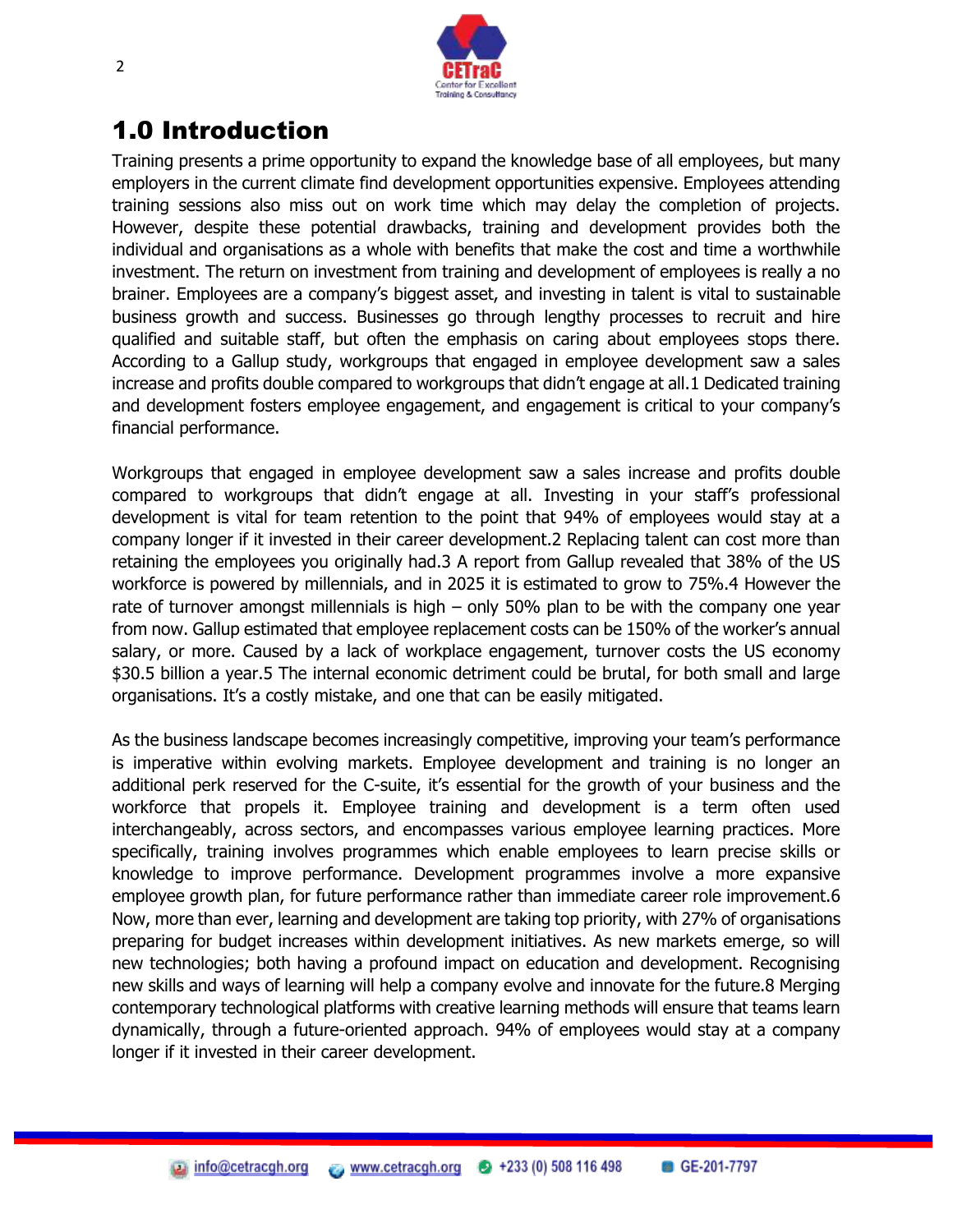

## 1.1 CETraC Training Objectives

The main of CETraC Capacity Building is to provide job related knowledge to the workers, impart skills among the workers systematically so that they may learn quickly, bring about change in the attitudes of the workers towards fellow workers, supervisor and the organization, improve the productivity of the workers and the organization, and prepare workers for promotion to higher jobs by imparting them advanced skills.

# 1.2 CETraC Vision

The vision of the Center for Excellent Training & Consultancy (CETraC) is to be the leading provider of quality public and private management consultancy advisory services in Africa, recognized for its proven ability to deliver excellent services and value-added ways to meeting existing, new and inarticulate needs.

To empower organizations through their human capital, by providing highly impactful quality training and consulting solutions customized to their need to help them achieve excellence in their business.

## 1.3 CETraC Mission

With the above vision, Center for Excellent Training & Consultancy (CETraC) sets itself to enhance the problem solving and self-renewal capabilities of both Public and Private Sector Organizations through Institutional Strengthening, Capacity Development and Applied Practitioners Knowledge in skills development. Its core values will be Training, Innovation, Teamwork, Knowledge Brokering, and Sharing.

To assist our clients with talent management strategies which will optimize the performance of their people to achieve success individually and for their organization.

# 1.4 Why CETraC

- **•** Over 150 satisfied clients.
- **Experience of delivering thousands of training hours.**
- We assess needs and offer need based solutions.
- **Fully customized solution as per your requirement.**
- **Team of over 40 Highly experienced training specialist.**
- Bespoke In-company training.
- **Highly Interactive and engaging programs.**
- **Individual coaching and development action plan.**
- Follow up and on-going engagement program for application of learning.
- **International certifications.**
- **Practical field visit and education tours.**
- Free tablet will be provided as a learning tool contaning all training modules.
- Delegates are provided with complimentary city tour or another leisure activity of their choice.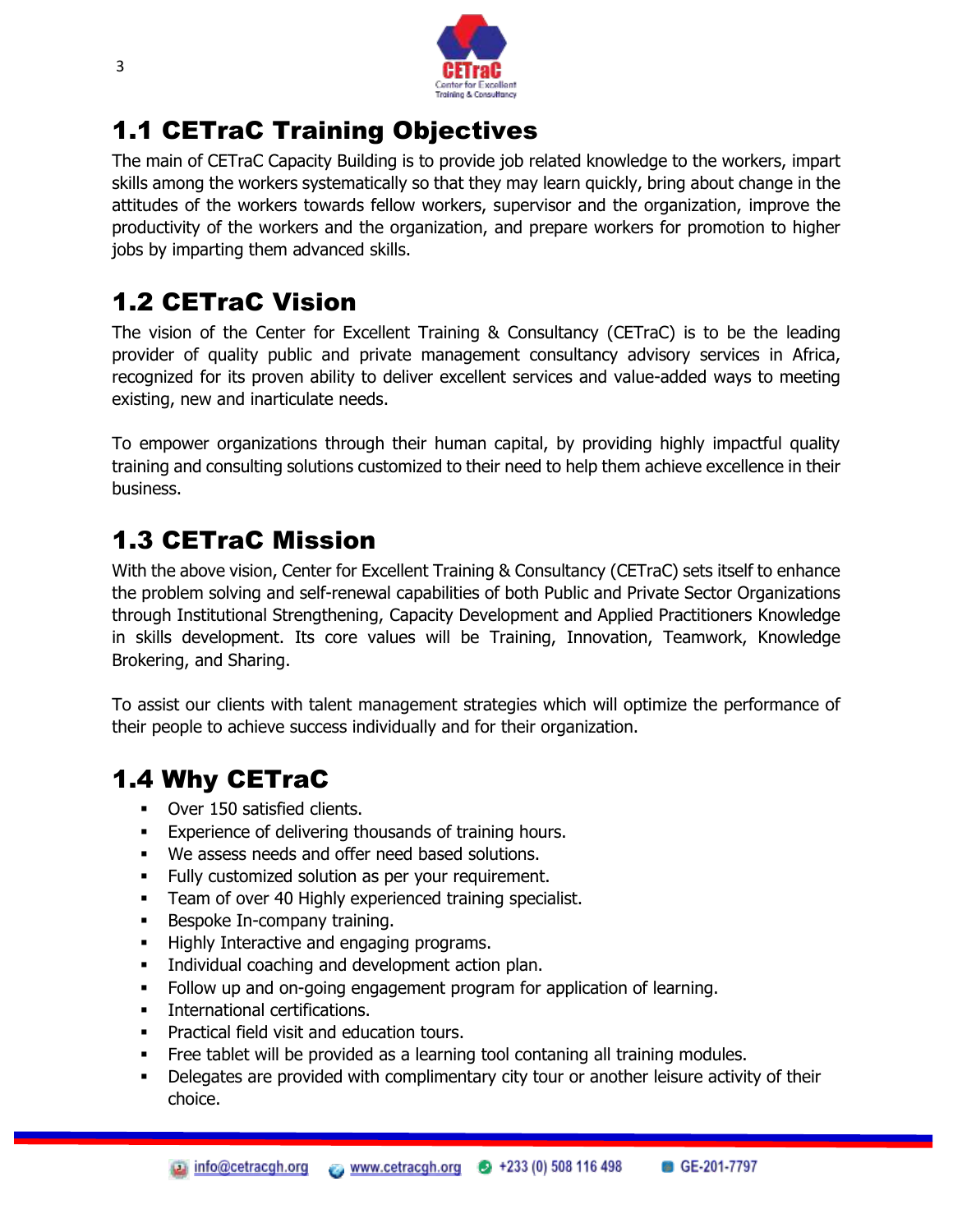

#### 2.0 CETraC Technical Proposal

CETraC is designed to operate as one, single global partnership united by a strong set of values, focused on client impact. CETraC take a consistent approach to recruiting and developing our people, regardless of where they are based. This structure ensures that we can quickly deliver the right team, with the right experience and expertise, to every client, anywhere in the world. Center for Excellent Training & Consultancy (CETraC) is defined as the quality of our people is the cornerstone of our ability to serve our clients. For this reason, we invest tremendous resources in identifying exceptional people, developing their skills, and creating an environment that fosters their growth as leaders.

## 2.1 CETraC Out-bound Capacity Building Training

Many organisations prefer a change of scene/location for their employees to undergo experiential learning by means of innovative and thought-provoking activities that cannot be conducted within the limited area of the classroom. Our Out-bound Training Programs have assisted clients create break-through in their thought processes like never before. Especially useful for leadership teams and groups in need of motivation, our Out-bound Training Modules designed and delivered by extremely motivated and experienced training professionals, bring out the best in every participant. Our uniquely designed courses present a culmination of up-to-date knowledge that our training consultant supply; skillfully combined with the unmatched ability to help participants learn and apply all the information related to the course conducted.

We offer customized training solutions on the request of organisations who are keen to enhance a learning gap they may have already identified. Our team of professional's work in close proximity with clients to design and develop training modules that focus on bettering the organisations' operational processes and revenue generation. These programs can be conducted in-house, or at an external location to suit our clients' preference. Along with providing training services of our own, our mentors offer to assist client in-house trainers in facilitation techniques, overcoming obstacles and overall training management. This allows our clients to maintain the standard of follow-up to ensure that all training objectives are met and consistently refreshed to produce desired results in performance.

## 2.2 CETraC Capacity Building Scope of Work

- 1. Conducts individual, group, and organization-based training and development needs analyses and assessments.
- 2. Based on assessed need, plans, develops, and delivers or coordinates the delivery of individual and/or group training and instructional programs, encompassing a wide range of technical, operational, management, and/or other skills areas.
- 3. Develops or oversees the development of training curricula; formulates or reviews training outlines, and determines appropriate instructional methodologies and formats; evaluates and recommends incorporation of vendor programs, as appropriate to meet overall training goals and objectives.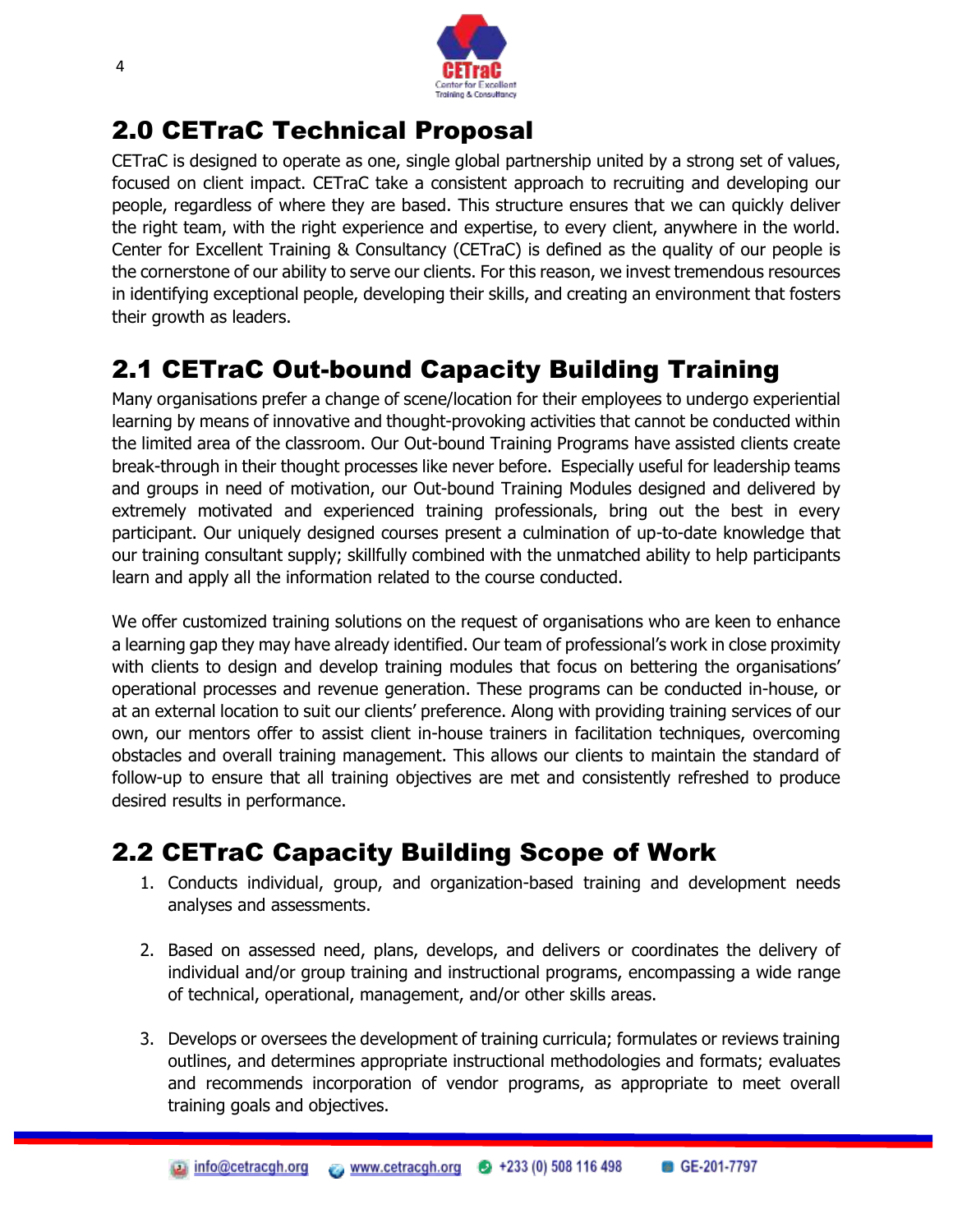

- 4. Oversees and coordinates the development and preparation of teaching and visual aids, instructional materials, computer tutorials, and reference materials appropriate to specific program objectives.
- 5. As appropriate to the individual position, coordinates, facilitates, and/or conducts specified development activities, such as planning retreats, team building programs, organization analyses, or restructuring exercises.
- 6. Conduct training, evaluates effectiveness of training and development programs and utilizes relevant evaluation data to revise or recommend changes in instructional objectives and methods.
- 7. Award certificate of completion to organization delegates who were mandated to attend the training & development programme (ie. Professional Mini-MBA Eertification) after the completion of the training.

## 2.3 CETraC Comfort Factor

CETraC means Center for Excellent Training & Consultancy. Center for Excellent Training & Consultancy is a global training and consulting center, comprising of more than 40 consultants. Our clients reflect our global nature. Around 50% are in West Africa, 35% in the East Africa, 15% in North and 10% in South Africa. We serve a broad mix of private, public-private, and socialsector organizations. Our consultants include professionals who have attained distinctive positions like managing directors, vice president HR, engineers, project managers, HSE Heads, Head of Finance, entrepreneurs and the likes. They join CETraC for the opportunity to apply their talent in excellent training & consultancy to complex, important challenges. Their diversity of background, discipline, gender, nationality, and outlook ensures our clients receive a singular balance of deep and broad expertise.

Our work is founded on a rigorous understanding of every client's institutional context, sector dynamics, and macroeconomic environment. For this reason, we invest heavily on our firm's resources annually in knowledge development. We study markets, trends, and emerging best practices, in every industry and region, locally and globally. All consultants contribute time and expertise to developing these insights, because they are integral to our ability to help clients achieve their goals. The ability to design and develop, organize and implement and assist the human capital to apply knowledge and skills at workplace has become requisite in every industry and function. To help our clients move quickly from design to delivery to actionable outcomes, we embed our proprietary knowledge in a growing collection of digital tools, analytics, and services, which allows managers at all levels to independently exploit our resources to make better decisions on a daily basis.

Center for Excellent Training & Consultancy (CETraC) deliver timely and professional capacity building services to a wide variety of organizations in the development sector. These include donor organizations, Government agencies, International and local and private sector firms. We have conducted successful Consultancies and Training Services for many organizations including: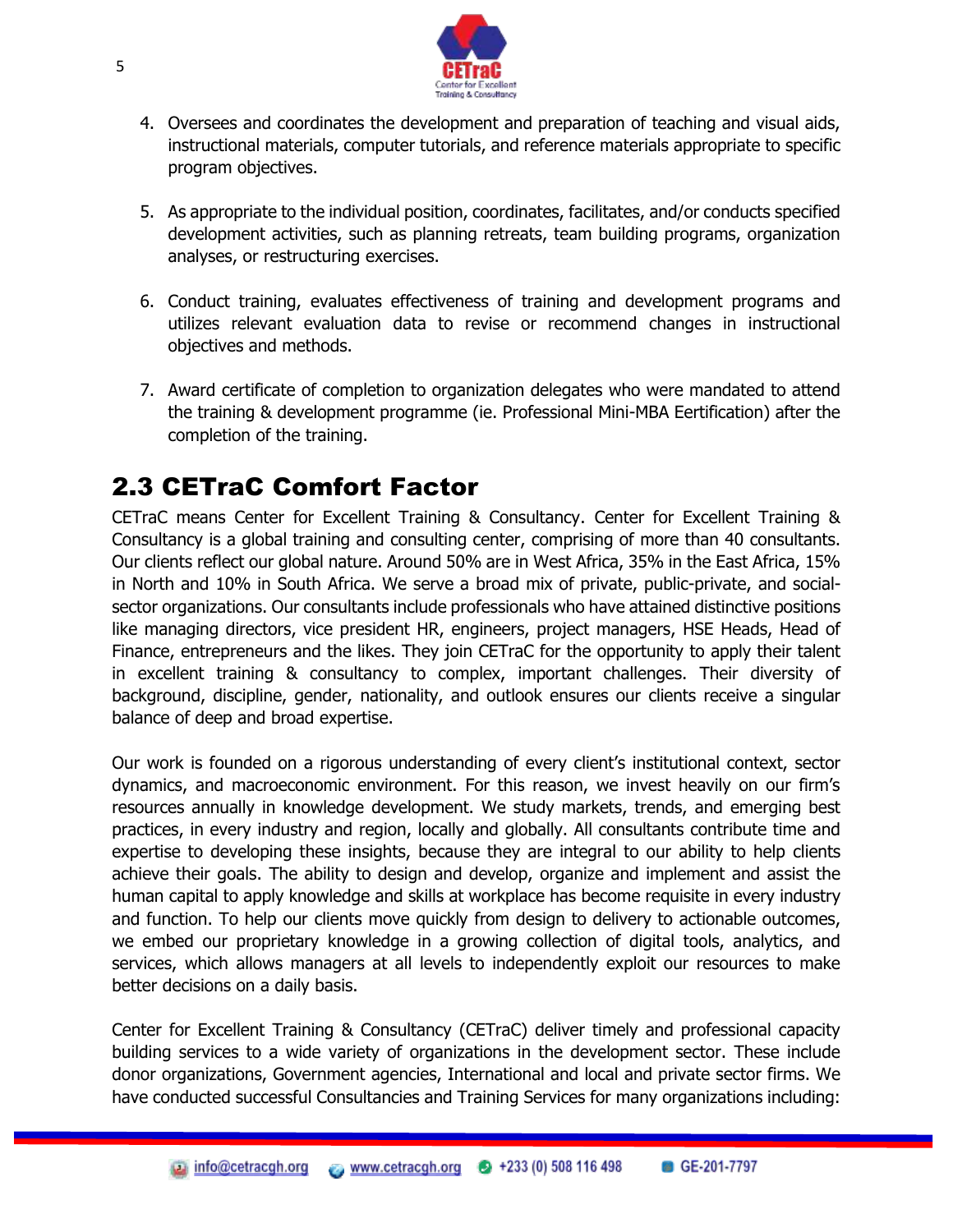

Ghana Prison Services, Ghana Atomic Energy Commission (GAEC), Ministry of Planning, Republic of Ghana, Ministry of Inner City & Zongo Development, Republic of Ghana, Ministry of Monitory & Evaluation, Republic of Ghana, Group Five Mining Company, Multsoft Solution, Medica Liberia, Ghana Ministry of Health, Federation of Women Lawyers-FIDA, Bulk Oil Storage and Transportation Company Limited, BOST, Herbalife Nutrition, Schlumberger, Bunge Limited, Ghana Airport Company Limited, Ministry of Education, Pan African College of Education, and African Development Bank

The Center for Excellent Training & Consultancy Self-Sponsored Programmes includes the following: Nationwide Project Management Capacity Building for Ghana Prison Service (Phase I & II), Project Management Capacity Building for Ministry of Planning Staff, Project Management Capacity Building for Ministry of Inner City & Zongo Development, Development of Training Manual for IPMP Membership Body and Free Project Management Training for State Institutions in Ghana.

## 2.4 CETraC Capacity Building Training Methodology

The CETraC Training Unit approach is highly participatory and client centered. We involve the clients and stakeholders extensively in the planning and implementation of programmes and projects. Our approach is predicated on our belief that sustainable change starts from within. Thus, CETraC uses a wide variety of participatory learning activities to engage stakeholders and participants to enhance their understanding of the problems so as to generate practical strategies for the resolution of these problems. We value knowledge sharing and believe that sustainable change can only come from within organizations. Hence, we lead our clients to discover and exploit their business potential and to achieve better results.

**2.4.1 Training Needs Assessment:** CETraC upholds the globally recognised regard for adequate and thorough market research preceding any design and development of training interventions and programs. Each offering enlisted in our [Open Courses](https://zoetalentsolutions.com/open-courses-calendar/) are carefully structured and developed on the basis of on-going subject-related analysis. CETraC's team of professionals use various tools and techniques to assess and analyse knowledge gaps and skill development opportunities in organisations. Our [Capacity Building](https://zoetalentsolutions.com/solutions/capacity-building/) programs use all information gathered to create effective training programs. The approach adequately focuses on minimising or removing all identified inhibitions that prevent growth and development. Our TNA is can be conducted from a standard(general) and/or specific view-point, depending on our clients' preferences.

CETraC will use the five-step training needs assessment which includes the following:

- o **Step 1: Determine Desired Outcomes:** Meet with team leads, managers, supervisors, directors and other stakeholders to establish the metrics for success of your training initiative. Once you determine what your goals are, CETraC will identify the behaviors that need to change in order to reach them.
- o **Step 2: Identify Specific Points of Pain and Failure:** In the next step, you match desired successful outcomes with the improvements in actions, information and abilities that support them. To do so, CETraC will need to break down the duties and processes inherent to the outcomes to figure out specific points that need to be addressed. There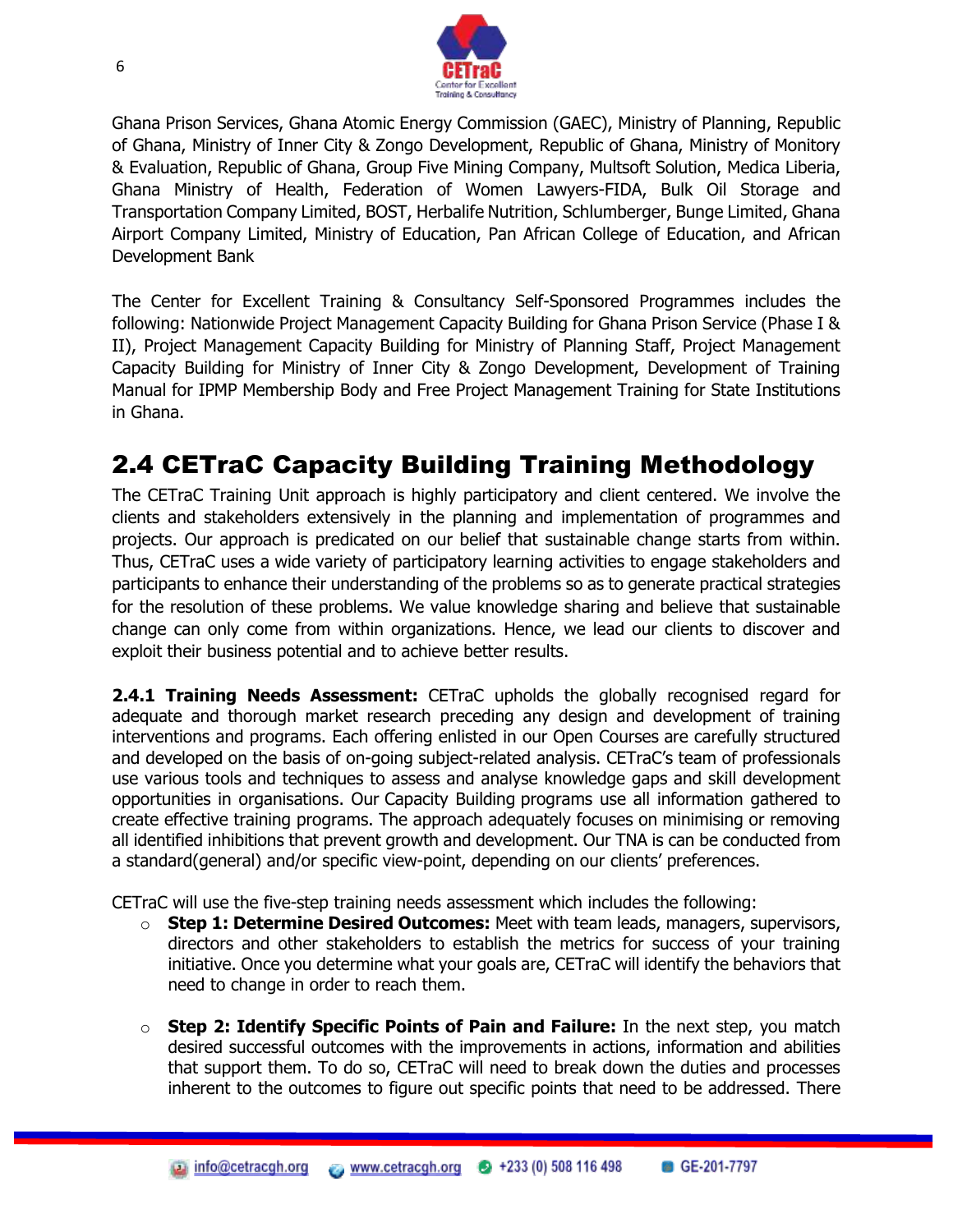

are several ways to identify areas that require improvement. CETraC will apply the following the most common and effective:

- $\circ$  *Observation and Assessment:* Team leads and managers / supervisors observe employees to identify common areas of difficulty to focus training on areas that will have the greatest impact.
- $\circ$  *Surveys:* Employees are asked to comment on areas where they would like more training, resources and support.
- $\circ$  *Data Evaluation*: Available and collected data is reviewed to determine if there are common errors, inconsistencies or issues that can be addressed by training.
- o *Training Assessments:* Training organizations and references provide easy-toadminister assessments that can reveal areas for training focus.
- o **Step 3: Determine Desired Behaviors, Knowledge and Skills:** Once CETraC know which specific problems the organization need to address, it will match training topics to the identified skill gaps. CETraC will first create a list of knowledge, skills and competencies each trained employee requires to meet the established objectives. Second, will identify how to determine if training has been successful at the individual level – the way to gauge that the identified skills and competencies were achieved to the degree required. These metrics for success are expressed as a series of learning objectives tailored to each problem and desired business outcome.
- o **Step 4: Set Training Timelines and Priorities:** Once CETraC know which issues need to be addressed, establish the full training agenda. First, determine the targeted end date for the initiative as a whole, and then rank priorities for individual groups and sessions and put them on a schedule. Priority should be determined by a combination of urgency and sequence, meaning that both how quickly you need to see results from given department must be considered – but so must any dependencies (training that must occur before other training can happen).
- o **Step 5: Select Training Needs Assessment and Formats:** Now that you know what your goals are, who needs to be trained and on what, and how quickly the program needs to be complete, you can select how you want to administer training. Some programs, audiences and timelines are more effectively served by some methods over others. Online training, computer-based simulations, self-guided audio and video programs and virtual and in-person instructor-led sessions are all good options, depending on needs and circumstances.

**2.4.2 Impact Assessment:** Impact Assessment (IA) is a process of evaluating the likely impacts of a proposed project or development, taking into account process and people, revenue and cultural impacts, both beneficial and adverse. We apply IA strategies especially while undertaking Community Development Programmes in partnership with NGOs, governments and welfare institutions across the globe. By an on-going creation of Impact Assessment – strategy and techniques, CETraC has made delayed reactions a thing of the past. By resorting to proven methodologies of detailed Impact Analysis, organisations can now immediately see short and long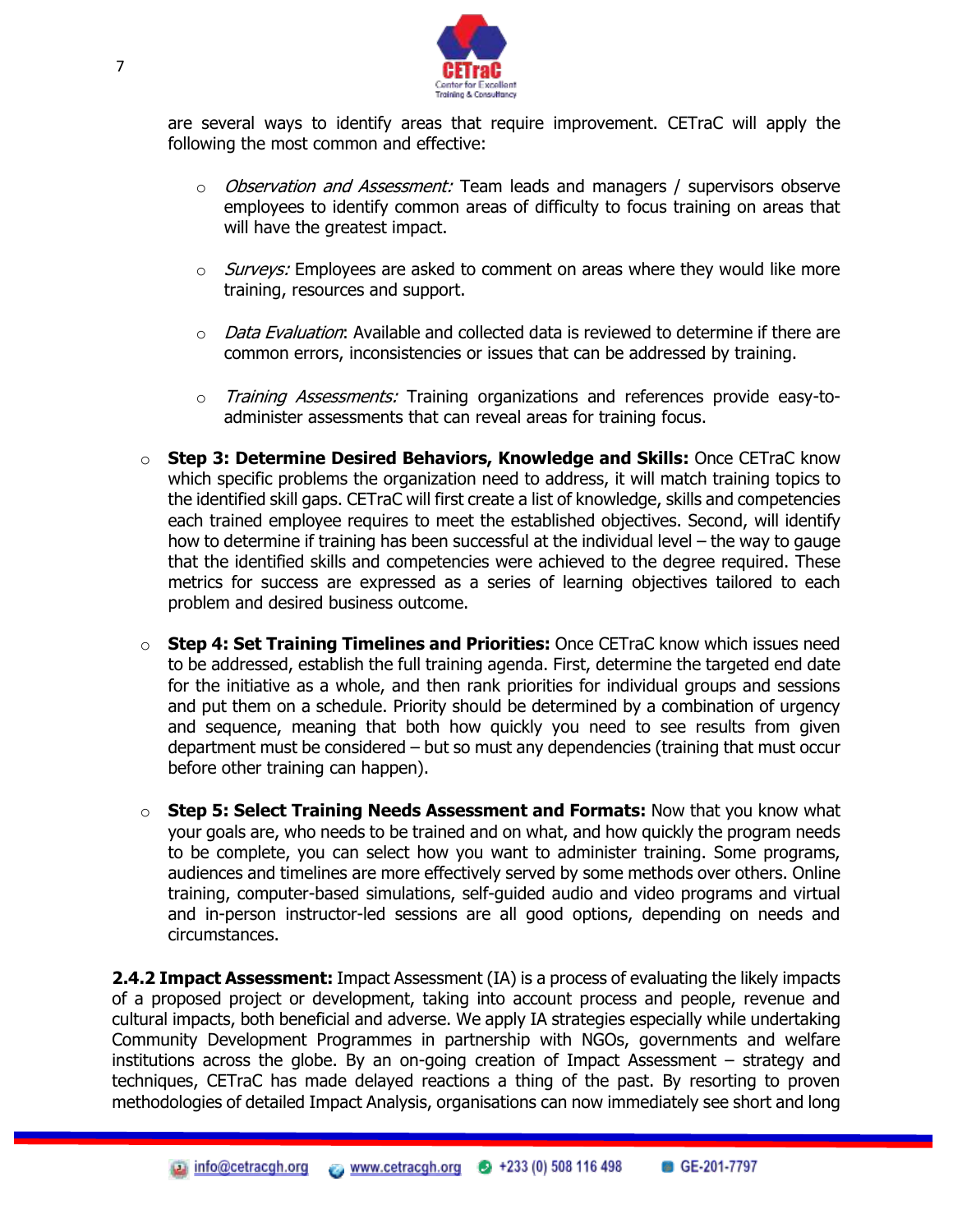![](_page_8_Picture_0.jpeg)

term benefits of training programs, flaws in processes and alter or create effective action plans for the future.

**2.4.3 Development Support:** While our executive learning programs and courses cater to the needs of professional organizations and individuals seeking capacity building, financial and intellectual growth – our teams have identified several mission areas worldwide where our resources can be utilised to catalyse development in regions facing paucity. CETraC believes in the need for a healthier and more enabled environment for humanity to thrive. Our team recognizes the need to work towards the socioeconomic development of many countries in the world. We have foot-soldiers in more than 20 less-developed regions who are striving consistently to improve the quality of life in these areas. CETraC has partnered with associations and institutions across many countries to reach out to indigenous circles there-in, capacitated in professional development support training program or services including [educational](https://zoetalentsolutions.com/development-support/educational-support/)  [empowerment](https://zoetalentsolutions.com/development-support/educational-support/) strategizing, socio-economic and political awareness programs and [community](https://zoetalentsolutions.com/development-support/)  [development support.](https://zoetalentsolutions.com/development-support/) Our partner association in Ghana called Institute of Project Management Professionals (IPMP) is an exemplar of community-oriented services rendered in this category.

**2.4.4 Training Delivery & Management:** The process of training (as formulated by ATD) can be classified into the five phases of Needs Analysis, Design, Development (Delivery and Management), Implementation and Evaluation. Center for Excellent Training & Consultancy (CETraC) organises end-to-end Training for organisations to meet the needs of its clients. Delivery & Management is vital to this process. The certified experts at Center for Excellent Training & Consultancy (CETraC) regard the application of learning from class-room and outdoor training as an essential result of the Delivery & Management phase.

- **a. Classroom or Instructor-Led Training:** Instructor-led training remains one of the most popular training techniques for trainers. There will includes the following types:
	- o **Blackboard or Whiteboard:** This may be the most "old-fashioned" method, but it can still be effective, especially if you invite trainees to write on the board or ask for feedback that you write on the board.
	- o **Overhead Projector**: This method is increasingly being replaced with PowerPoint presentations, which are less manually demanding, but overheads do allow you to write on them and customize presentations easily on the spot.
	- o **Video PORTION:** Lectures can be broken up with video portions that explain sections of the training topic or that present case studies for discussion.
	- **Powerpoint® Presentation:** Presentation software is used to create customized group training sessions that are led by an instructor. Training materials are provided on CDROM and displayed on a large screen for any number of trainees. Employees can also use the programs individually, which allows for easy make-up sessions for employees who miss the group session. This method is one of the most popular lecture methods and can be combined with handouts and other interactive methods. [See page 37 for PowerPoint presentation tips.]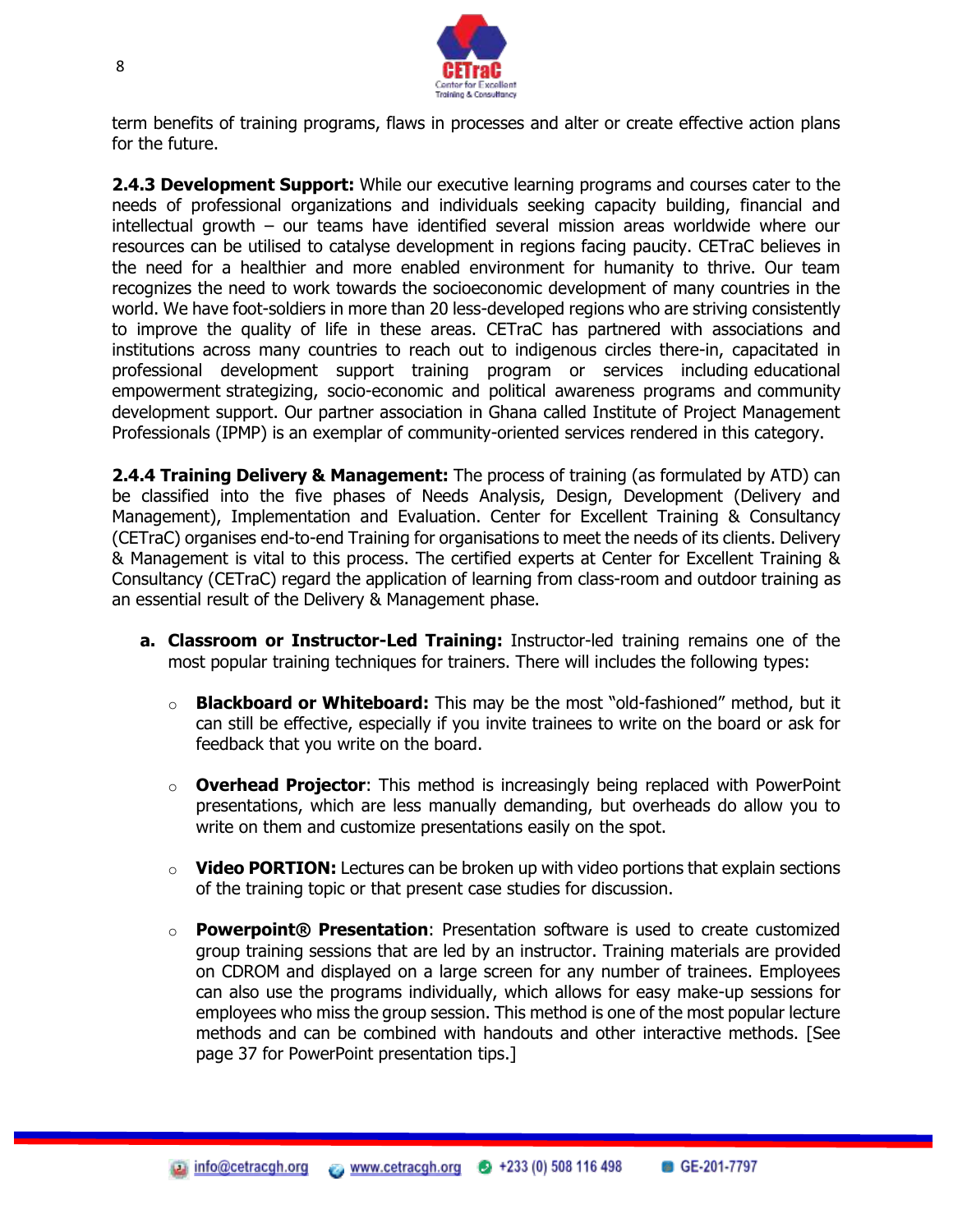![](_page_9_Picture_0.jpeg)

- o **Storytelling:** Stories can be used as examples of right and wrong ways to perform skills with the outcome of each way described.
- **b. Interactive Methods:** CETraC will break up training sessions and keep trainees attentive and involved, including:
	- **Quizzes:** For long, complicated training, stop periodically to administer brief quizzes on information presented to that point. You can also begin sessions with a prequiz and let participants know there will also be a follow-up quiz. Trainees will stay engaged in order to improve their prequiz scores on the final quiz. Further motivate participants by offering awards to the highest scorers or the most improved scores.
	- **Small Group Discussions:** Break the participants down into small groups and give them case studies or work situations to discuss or solve. This is a good way for knowledgeable veteran employees to pass on their experience to newer employees.
	- **Case Studies:** Adults tend to bring a problem-oriented way of thinking to workplace training. Case studies are an excellent way to capitalize on this type of adult learning. By analyzing real job-related situations, employees can learn how to handle similar situations. They can also see how various elements of a job work together to create problems as well as solutions.
	- **Active Summaries:** Create small groups and have them choose a leader. Ask them to summarize the lecture's major points and have each team leader present the summaries to the class. Read aloud a prewritten summary and compare this with participants' impressions.
	- **Questions & Answers Sessions:** Informal question-and-answer sessions are most effective with small groups and for updating skills rather than teaching new skills. For example, some changes in departmental procedure might easily be handled by a short explanation by the supervisor, followed by a question-and-answer period and a discussion period.
	- **Question Cards:** During the lecture, ask participants to write questions on the subject matter. Collect them and conduct a quiz/review session.
	- **Role-Playing:** By assuming roles and acting out situations that might occur in the workplace, employees learn how to handle various situations before they face them on the job. Role-playing is an excellent training technique for many interpersonal skills, such as customer service, interviewing, and supervising.
	- **Participant Control:** Create a subject menu of what will be covered. Ask participants to review it and pick items they want to know more about. Call on a participant to identify his or her choice. Cover that topic and move on to the next participant.
	- **Demonstrations:** Whenever possible, bring tools or equipment that are part of the training topic and demonstrate the steps being taught or the processes being adopted.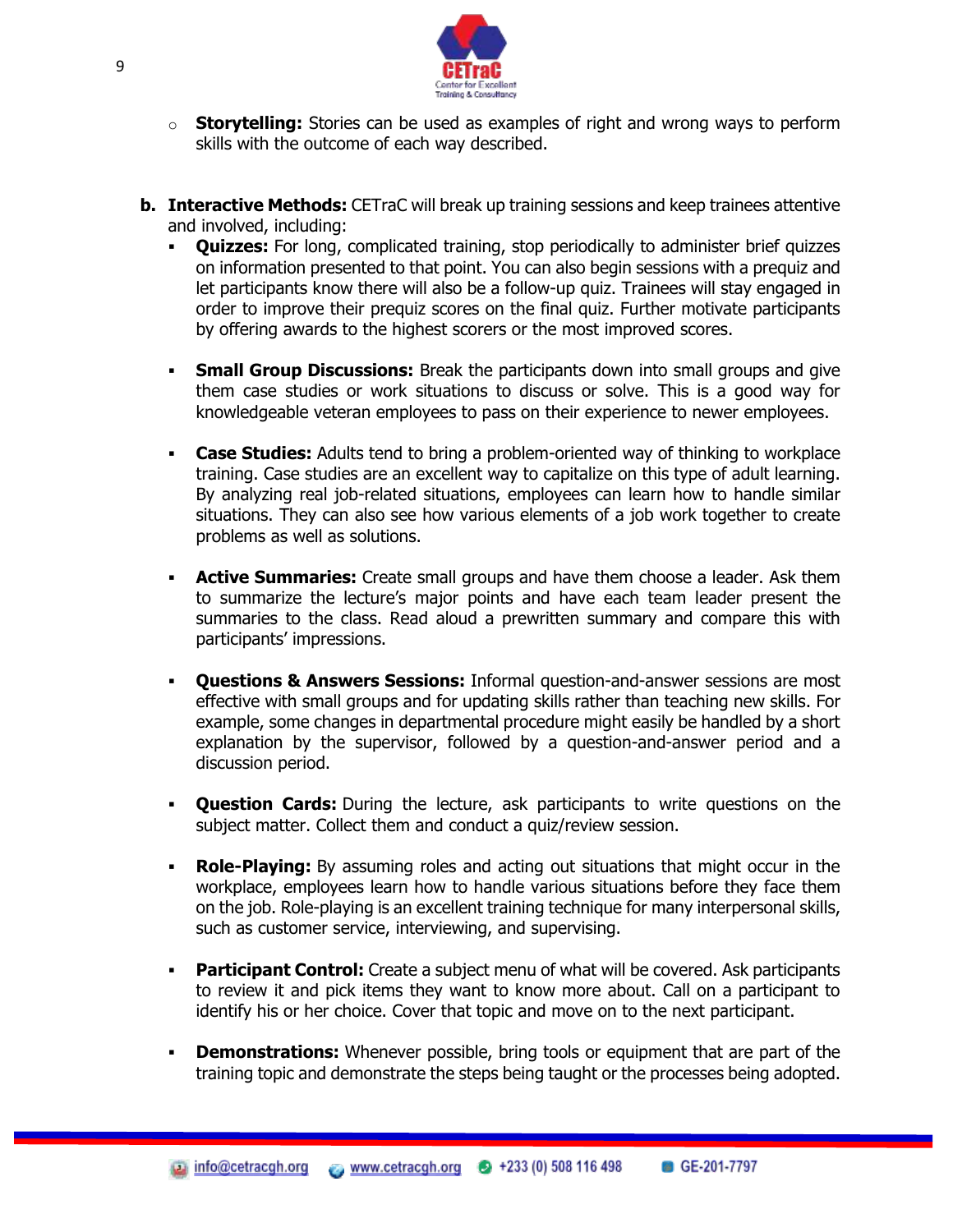![](_page_10_Picture_0.jpeg)

- **C**ther activities.
	- $\circ$  Create a personal action plan
	- $\circ$  Raise arguments to issues in the lecture
	- o Paraphrase important or complex points in the lecture
- **c. Hands-On Training:** CETraC will use experiential, or hands-on, training, since it offers several more effective techniques for teaching employees, including:
	- o **Cross-training:** This method allows employees to experience other jobs, which not only enhances employee skills but also gives companies the benefit of having employees who can perform more than one job. Cross-training also gives employees a better appreciation of what co-workers do and how their own jobs fit in with the work of others to achieve company goals.
	- o **Demonstrations:** Demonstrations are attention-grabbers. They are an excellent way to teach employees to use new equipment or to teach the steps in a new process. They are also effective in teaching safety skills. Combined with the opportunity for questions and answers, this is a powerful, engaging form of training.
	- o **Coaching:** The goal of job coaching is to improve an employee's performance. Coaching focuses on the individual needs of an employee and is generally less formal than other kinds of training. There are usually no set training sessions. A manager, supervisor, or veteran employee serves as the coach. He or she gets together with the employee being coached when time allows and works with this employee to:
		- o Answer questions
		- o Suggest more effective strategies
		- o Correct errors
		- o Guide toward goals
		- o Give support and encouragement
		- o Provide knowledgeable feedback
	- o **Site Visit:** Apprenticeships give employers the opportunity to shape inexperienced workers to fit existing and future jobs. These programs give young workers the opportunity to learn a trade or profession and earn a modest income. Apprenticeship combines supervised training on the job with classroom instruction in a formal, structured program that can last for a year or more.
	- o **Drills:** Drilling is a good way for employees to practice skills. Evacuation drills are effective when training emergency preparedness, for example.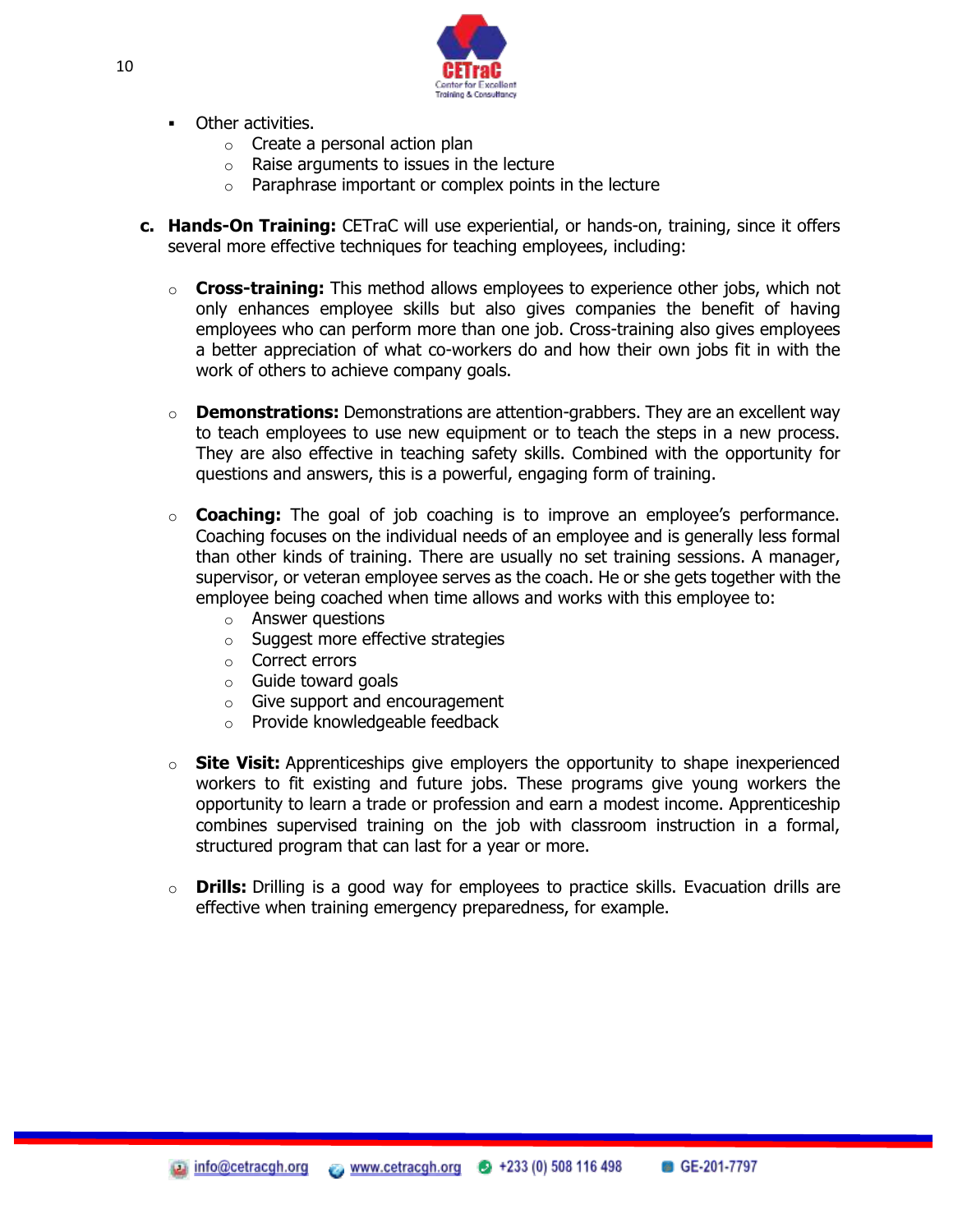#### 2.6 CETraC Training Schedule (Work-Plan)

This work plan excludes Saturdays, Sundays and Public Holidays

| <b>ACTIVITIES DURATION</b>                                                                   |                |                | WK1            |             |                |                |                | WK <sub>2</sub> |             |                |    |                | WK3 |                |    |                |                | WK4            |    |    |
|----------------------------------------------------------------------------------------------|----------------|----------------|----------------|-------------|----------------|----------------|----------------|-----------------|-------------|----------------|----|----------------|-----|----------------|----|----------------|----------------|----------------|----|----|
| <b>Training Deliverables</b>                                                                 | <b>Days</b>    |                |                | <b>Days</b> |                | <b>Days</b>    |                |                 | <b>Days</b> |                |    |                |     |                |    |                |                |                |    |    |
|                                                                                              | D <sub>1</sub> | D <sub>2</sub> | D <sub>3</sub> | D4          | D <sub>5</sub> | D <sub>1</sub> | D <sub>2</sub> | D <sub>3</sub>  | <b>D4</b>   | D <sub>5</sub> | D1 | D <sub>2</sub> | D3  | D <sub>4</sub> | D5 | D <sub>1</sub> | D <sub>2</sub> | D <sub>3</sub> | D4 | D5 |
| 1. Training Needs Assessment: Conducts                                                       |                |                |                |             |                |                |                |                 |             |                |    |                |     |                |    |                |                |                |    |    |
| individual, group, and organization-based training                                           |                |                |                |             |                |                |                |                 |             |                |    |                |     |                |    |                |                |                |    |    |
| and development needs analyses and assessments<br>report.                                    |                |                |                |             |                |                |                |                 |             |                |    |                |     |                |    |                |                |                |    |    |
| 2. Impact Assessment: Based on assessed need,                                                |                |                |                |             |                |                |                |                 |             |                |    |                |     |                |    |                |                |                |    |    |
| plans, develops, and delivers or coordinates the                                             |                |                |                |             |                |                |                |                 |             |                |    |                |     |                |    |                |                |                |    |    |
| delivery of individual and/or group training and                                             |                |                |                |             |                |                |                |                 |             |                |    |                |     |                |    |                |                |                |    |    |
| instructional programs, encompassing a wide range                                            |                |                |                |             |                |                |                |                 |             |                |    |                |     |                |    |                |                |                |    |    |
| of technical, operational, management, and/or other                                          |                |                |                |             |                |                |                |                 |             |                |    |                |     |                |    |                |                |                |    |    |
| skills areas.                                                                                |                |                |                |             |                |                |                |                 |             |                |    |                |     |                |    |                |                |                |    |    |
| 3. Training Syllabus: Develops or oversees the                                               |                |                |                |             |                |                |                |                 |             |                |    |                |     |                |    |                |                |                |    |    |
| development of training curricula; formulates or                                             |                |                |                |             |                |                |                |                 |             |                |    |                |     |                |    |                |                |                |    |    |
| reviews training outlines, and determines appropriate                                        |                |                |                |             |                |                |                |                 |             |                |    |                |     |                |    |                |                |                |    |    |
| instructional methodologies and formats; evaluates                                           |                |                |                |             |                |                |                |                 |             |                |    |                |     |                |    |                |                |                |    |    |
| and recommends incorporation of vendor programs,                                             |                |                |                |             |                |                |                |                 |             |                |    |                |     |                |    |                |                |                |    |    |
| as appropriate to meet overall training goals and                                            |                |                |                |             |                |                |                |                 |             |                |    |                |     |                |    |                |                |                |    |    |
| objectives.                                                                                  |                |                |                |             |                |                |                |                 |             |                |    |                |     |                |    |                |                |                |    |    |
| 4. Training Manuals & Materials: Oversees and                                                |                |                |                |             |                |                |                |                 |             |                |    |                |     |                |    |                |                |                |    |    |
| coordinates the development and preparation of                                               |                |                |                |             |                |                |                |                 |             |                |    |                |     |                |    |                |                |                |    |    |
| teaching and visual aids, instructional materials,                                           |                |                |                |             |                |                |                |                 |             |                |    |                |     |                |    |                |                |                |    |    |
| computer tutorials, and reference materials                                                  |                |                |                |             |                |                |                |                 |             |                |    |                |     |                |    |                |                |                |    |    |
| appropriate to specific program objectives.<br>5. Development Support: As appropriate to the |                |                |                |             |                |                |                |                 |             |                |    |                |     |                |    |                |                |                |    |    |
| individual position, coordinates, facilitates, and/or                                        |                |                |                |             |                |                |                |                 |             |                |    |                |     |                |    |                |                |                |    |    |
| conducts specified development activities, such as                                           |                |                |                |             |                |                |                |                 |             |                |    |                |     |                |    |                |                |                |    |    |
| planning retreats (site visit), and excursion for team                                       |                |                |                |             |                |                |                |                 |             |                |    |                |     |                |    |                |                |                |    |    |
| building programs, organization analyses, or                                                 |                |                |                |             |                |                |                |                 |             |                |    |                |     |                |    |                |                |                |    |    |
| restructuring exercises.                                                                     |                |                |                |             |                |                |                |                 |             |                |    |                |     |                |    |                |                |                |    |    |
| 6. Training Delivery & Management: Conduct                                                   |                |                |                |             |                |                |                |                 |             |                |    |                |     |                |    |                |                |                |    |    |
| training, evaluates effectiveness of training and                                            |                |                |                |             |                |                |                |                 |             |                |    |                |     |                |    |                |                |                |    |    |
| development programs and utilizes relevant                                                   |                |                |                |             |                |                |                |                 |             |                |    |                |     |                |    |                |                |                |    |    |
| evaluation data to revise or recommend changes in                                            |                |                |                |             |                |                |                |                 |             |                |    |                |     |                |    |                |                |                |    |    |
| instructional objectives and methods.                                                        |                |                |                |             |                |                |                |                 |             |                |    |                |     |                |    |                |                |                |    |    |
| 7. Certification: Award certificate of completion to                                         |                |                |                |             |                |                |                |                 |             |                |    |                |     |                |    |                |                |                |    |    |
| organization delegates who were mandated to attend                                           |                |                |                |             |                |                |                |                 |             |                |    |                |     |                |    |                |                |                |    |    |
| the training & development programme<br>(ie.                                                 |                |                |                |             |                |                |                |                 |             |                |    |                |     |                |    |                |                |                |    |    |
| Professional Mini-MBA certification) after the                                               |                |                |                |             |                |                |                |                 |             |                |    |                |     |                |    |                |                |                |    |    |
| completion of the training.                                                                  |                |                |                |             |                |                |                |                 |             |                |    |                |     |                |    |                |                |                |    |    |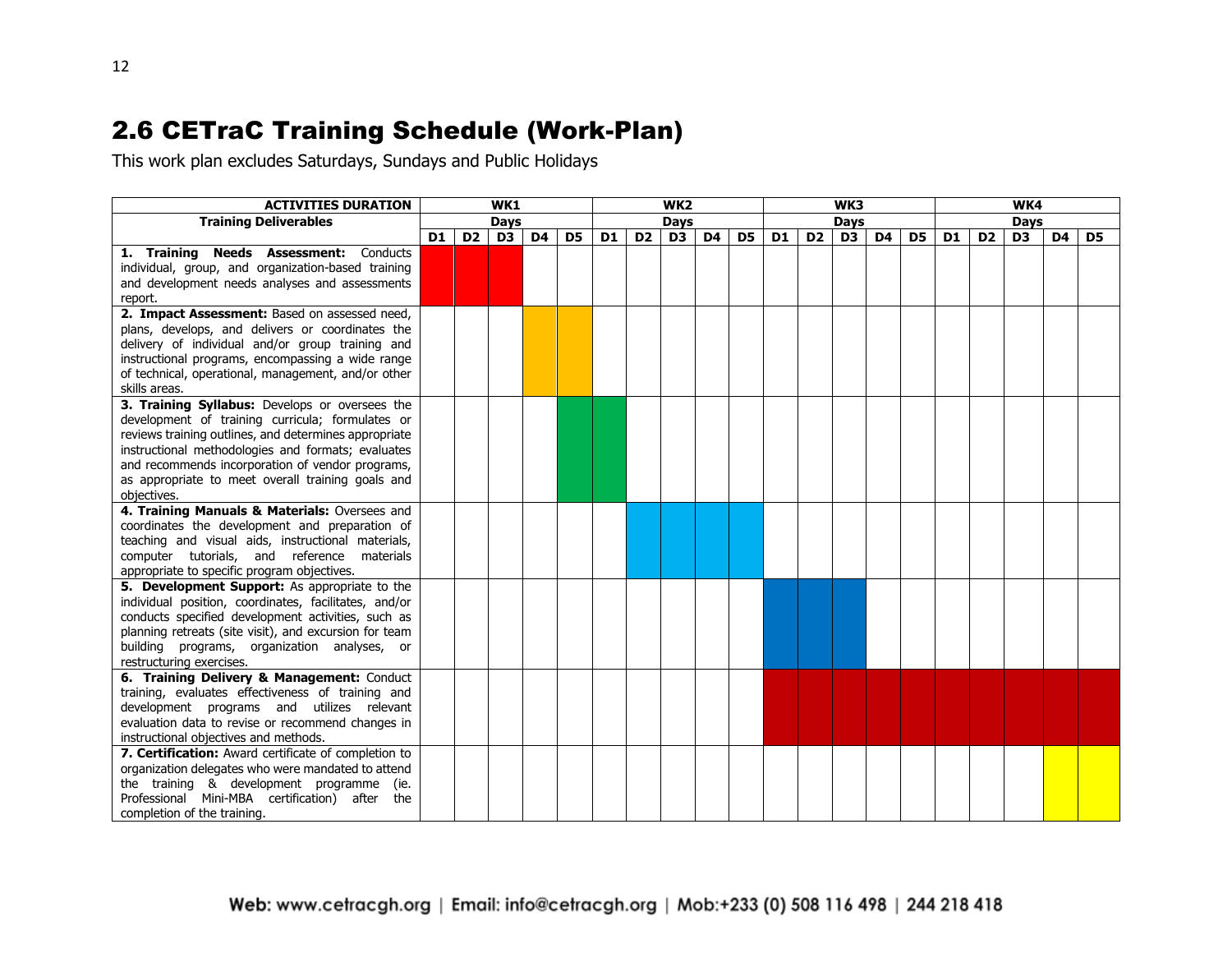# 2.6 CETraC Training Consultants (Key Staff)

| <b>Training Consultants</b> | <b>Qualification</b>                                                                     |  |  |  |  |
|-----------------------------|------------------------------------------------------------------------------------------|--|--|--|--|
|                             | <b>PhD.</b> Management (Project Development Planning), 2022,                             |  |  |  |  |
|                             | Universidad Central De Nicaragua (Central University of                                  |  |  |  |  |
|                             | Nicaragua - UCN)                                                                         |  |  |  |  |
|                             | PhD. Community & Economic Development, 2016, Akamai                                      |  |  |  |  |
|                             | University, USA                                                                          |  |  |  |  |
|                             | MPhil. Project Management Engineering, 2019, Business                                    |  |  |  |  |
|                             | University of Costa Rica                                                                 |  |  |  |  |
| Prof. Dr. David Ackah       | MSc. Economics & Business, Akamai University, USA, 2013                                  |  |  |  |  |
|                             | <b>BSc.</b> Accounting , 2012, University College of management                          |  |  |  |  |
|                             | <b>Studies</b>                                                                           |  |  |  |  |
|                             | <b>Prof. Doctorate.</b> Project Management, 2018 Institute of                            |  |  |  |  |
|                             | Project Management Professionals, Ghana                                                  |  |  |  |  |
|                             | <b>PGD.</b> Project Management, 2016 Institute of Project                                |  |  |  |  |
|                             | Management Professionals, Ghana                                                          |  |  |  |  |
|                             | Doctor of Philosophy (2020) in Public Procurement                                        |  |  |  |  |
|                             | Engineering, Business University of Costa Rica                                           |  |  |  |  |
|                             | Professional Doctorate (2017) in Project Management                                      |  |  |  |  |
|                             | Engineering, Institute of Project Management Professionals,                              |  |  |  |  |
| Dr. Emmanuel Akotoa         | Ghana                                                                                    |  |  |  |  |
| Fianko                      | <b>Executive MBA Project Management</b>                                                  |  |  |  |  |
|                             | BSc (Hons) Mechanical Engineer, Kwame Nkrumah University                                 |  |  |  |  |
|                             | of Science & Technology, Ghana                                                           |  |  |  |  |
|                             | Graduate Diploma (CIPS Professional), Chartered Institute<br>of Procurement & Supply, UK |  |  |  |  |
|                             | DBA. Project Management, 2019, Swiss Business School,                                    |  |  |  |  |
|                             | Switzerland                                                                              |  |  |  |  |
|                             | MSc. Operations & Project Management,                                                    |  |  |  |  |
| Dr. Stephen K. Hammond      | MBA. Strategic & Project Management, Paris Graduate School                               |  |  |  |  |
|                             | of Management, Paris                                                                     |  |  |  |  |
|                             | <b>B.Sc.</b> Planning, Kwame Nkrumah University of Science &                             |  |  |  |  |
|                             | Technology, Ghana.                                                                       |  |  |  |  |
|                             | <b>PDG.</b> Professional Administration & Management Consultancy                         |  |  |  |  |
|                             | Prof. Doctorate. Project Management, 2018 Institute of                                   |  |  |  |  |
|                             | Project Management Professionals, Ghana                                                  |  |  |  |  |
|                             | Master of Law. International Law, Ghana school of Law                                    |  |  |  |  |
|                             | MBA. Project Management, University of Ghana Business                                    |  |  |  |  |
| Lawyer Samuel Atukwei       | School, Ghana                                                                            |  |  |  |  |
| Quaye                       | <b>BA.</b> Political Science Philosophy, Ghana Business School                           |  |  |  |  |
|                             | Prof. Doctorate. Project Management, 2018 Institute of                                   |  |  |  |  |
|                             | Project Management Professionals, Ghana                                                  |  |  |  |  |
|                             | Prof. Doctorate. Project Management, 2018 Institute of                                   |  |  |  |  |
|                             | Project Management Professionals, Ghana                                                  |  |  |  |  |
| Dr. Cornelius Adablah       | PhD. Economics and Business, 2013                                                        |  |  |  |  |
|                             | M.Sc. Economics and Planning, 1981                                                       |  |  |  |  |
|                             | MBA. Strategy and Organization Systems, 1995                                             |  |  |  |  |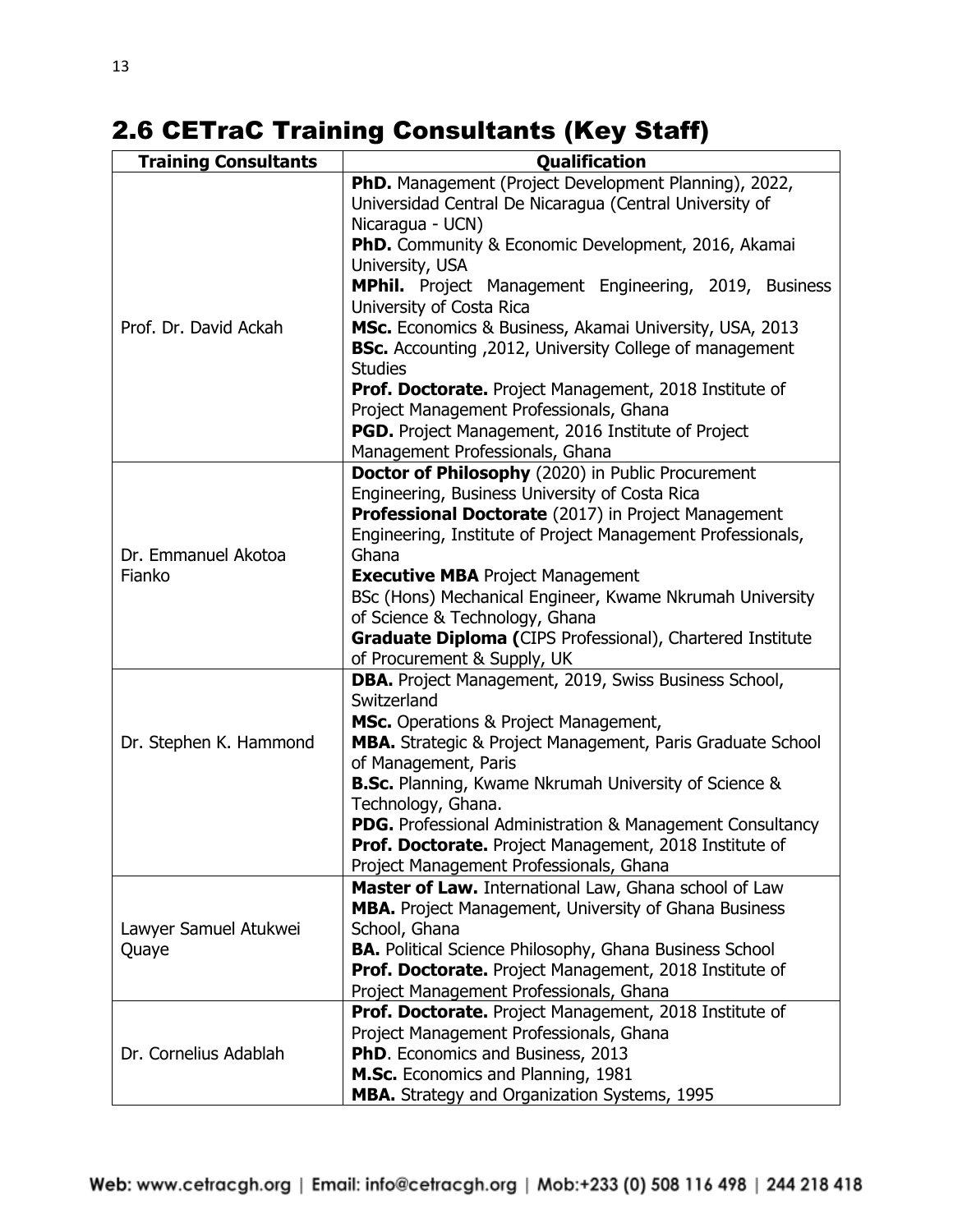![](_page_13_Picture_0.jpeg)

|                           | <b>B.Sc.</b> Economics and Planning, 1970                                                   |
|---------------------------|---------------------------------------------------------------------------------------------|
|                           | <b>B.Sc.</b> Economics and Planning, 1970                                                   |
|                           | PhD. Project Financial Engineering , 2020, Business University                              |
|                           | of Costa Rica, Costa Rica.                                                                  |
|                           | Professional Doctorate. Project Management 2019, institute                                  |
| Dr. Amina Sammo           | of Project Management Practitioners, Ghana                                                  |
|                           | MBA. Financial Management, Kwame Nkrumah University of                                      |
|                           | Science & Technology, Ghana.                                                                |
|                           | <b>BCOM.</b> Commerce, University Of Cape Coast, Ghana                                      |
|                           | Professional Doctorate. Project Management 2019, institute                                  |
| Dr. Daniel Opoku Mensah   | of Project Management Practitioners, Ghana                                                  |
|                           | MSc. Planning, Dortmund University, Germany                                                 |
|                           | <b>BSc.</b> Planning, Kwame Nkrumah University of Science &                                 |
|                           | Technology, Ghana.<br>PhD. Project Financial Engineering, 2020, Business University         |
|                           | of Costa Rica, Costa Rica                                                                   |
|                           | Professional Doctorate. Project Management 2019, institute                                  |
| Dr. Prince Elisha Nsiah   | of Project Management Practitioners, Ghana                                                  |
| Asamoah                   | MSc. Supply Chain Management, Coventry University, UK                                       |
|                           | <b>PDG.</b> Project Management, Institute of Project Management                             |
|                           | Practitioners, Ghana                                                                        |
|                           | <b>BSc.</b> Procurement & Logistics Management.                                             |
|                           | Graduate Diploma (CIPS Professional), Chartered Institute                                   |
|                           | of Procurement & Supply, UK                                                                 |
|                           |                                                                                             |
|                           | DBA. Community and Economic Development, 2016, Akamai                                       |
|                           | University, USA                                                                             |
|                           | <b>DBA.</b> Finance, 2013, The University of America, USA.                                  |
| Dr. Gabriel Odey-Apotey   | MBA.Acounting, 2011, Wisconsin International University                                     |
|                           | College, Ghana                                                                              |
|                           | <b>BeD.</b> Accounting (Management Major & Psychology Minor),                               |
|                           | 2003, University of Cape Coast, Ghana                                                       |
|                           | PhD. Public Procurement Engineering, 2020, Business<br>University of Costa Rica, Costa Rica |
|                           | Professional Doctorate, Project Management Engineering,                                     |
| Dr. Adjenim Boateng Adjei | 2017, Institute of Project Management Practitioners, Ghana                                  |
|                           | MSc. (1995) Logistics & Transportation                                                      |
|                           | Master of Law (2001) Public Procurement Law and Policy                                      |
|                           | Graduate Diploma (CIPS Professional), Chartered Institute                                   |
|                           | of Procurement & Supply, UK                                                                 |
|                           | PhD. International Oil & Gas Management (Financial                                          |
|                           | Economics), Gubkin Russian State University of Oil & Gas, 2017                              |
|                           | MSc. Petroleum Engineering, 2014, Gubkin Russian State                                      |
| Dr. Riverson Oppong       | University of Oil & Gas, 2017                                                               |
|                           | <b>BSc.</b> Materials Science & Engineering, 2009, Kwame Nkrumah                            |
|                           | University of Science & Technology, Ghana                                                   |
|                           | <b>Dip.</b> Project Management, 2010, Institute of Commercial                               |
|                           | Management, UK<br>MSc. Mechanical Engineering, University of Miskolc in Hungary             |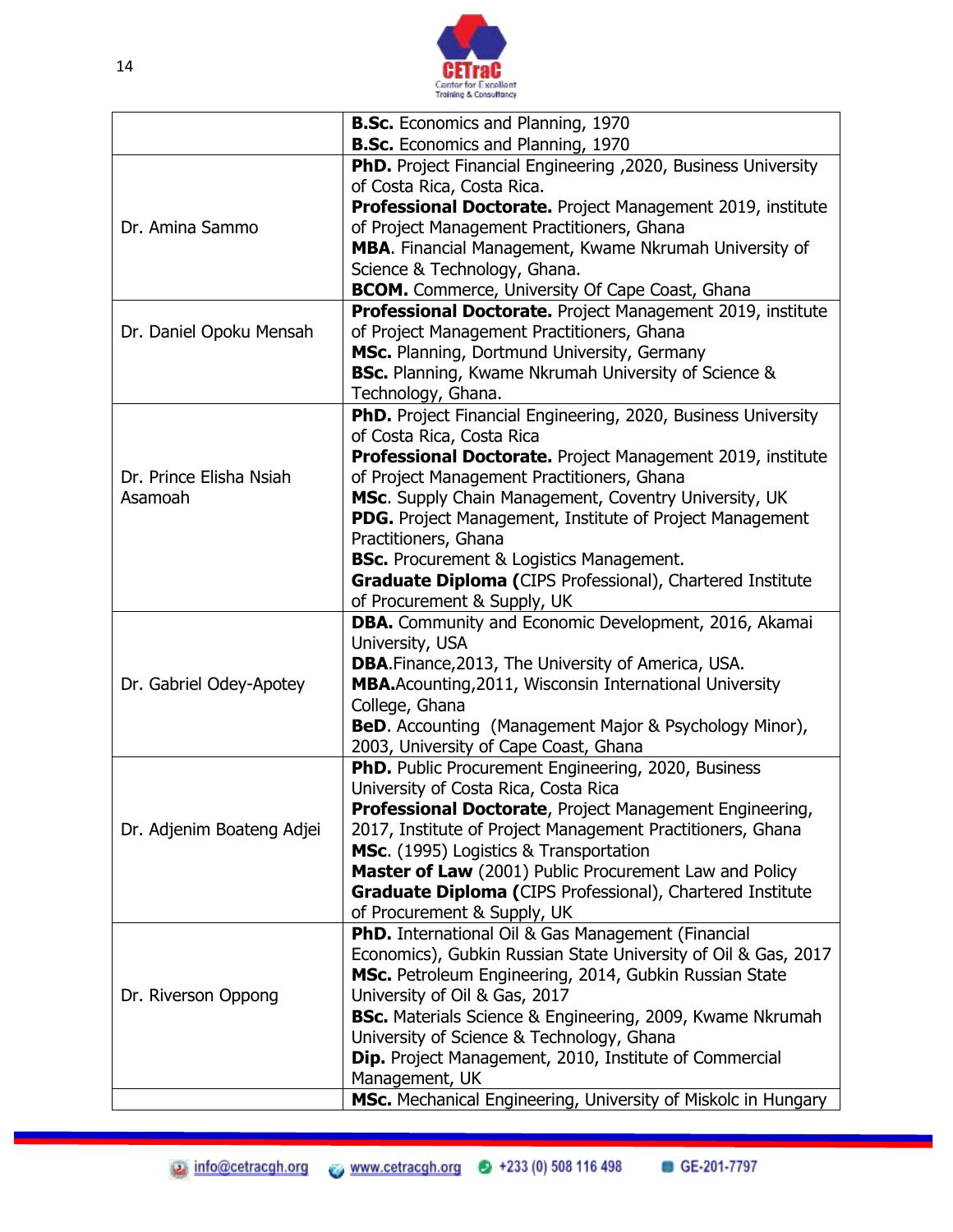![](_page_14_Picture_0.jpeg)

| Daniel Minnow Maclar  | <b>BSc.</b> Engineering Physics, University of Cape Coast, Ghana. |
|-----------------------|-------------------------------------------------------------------|
|                       | <b>HND.</b> Mechanical Engineering from Takoradi Technical        |
|                       | University formerly Takoradi Polytechnic,                         |
|                       | MSc. Electronic Science & Technology, 2020, Wuhan                 |
|                       | University of Technology, China                                   |
| Isaac Kuma Yeboah     | PgC. Oil Well Drilling Engineering, 2011, Petro Education         |
|                       | Online Studies, USA                                               |
|                       | <b>BSc.</b> Engineering Physics, University of Cape Coast, Ghana. |
|                       | MSc. Occupational Health, Safety & Environmental                  |
|                       | management Policy, 2020, Ghana Institute of Management &          |
|                       | <b>Public Administration</b>                                      |
|                       | <b>PgD.</b> Occupational Health, Safety & Environmental           |
|                       | management Policy, 2017, Ghana Institute of Management &          |
| Ing. Eric Brown Abada | <b>Public Administration</b>                                      |
|                       | <b>PgC.</b> Marketing Management, 2014, Ghana Institute of        |
|                       | Management & Public Administration                                |
|                       | PgD. Industrial Automation, 2012, Technocrat Automation           |
|                       | Institute, Chennai, India                                         |
|                       | <b>BSc.</b> Mechanical Engineering, 2003, Kwame Nkrumah           |
|                       | University of Science & Technology, Ghana                         |
|                       | MSc. Environmental Management & Policy, 2012, University of       |
|                       | Cape Coast, Ghana.                                                |
|                       | MSc. Oil & Gas Resource Management, 2020, University of           |
| Daniel Quayson Jnr.   | Cape Coast, Ghana.                                                |
|                       | <b>Bachelor Degree.</b> Education (Major Economics), 2003,        |
|                       | University of Cape Coast, Ghana.                                  |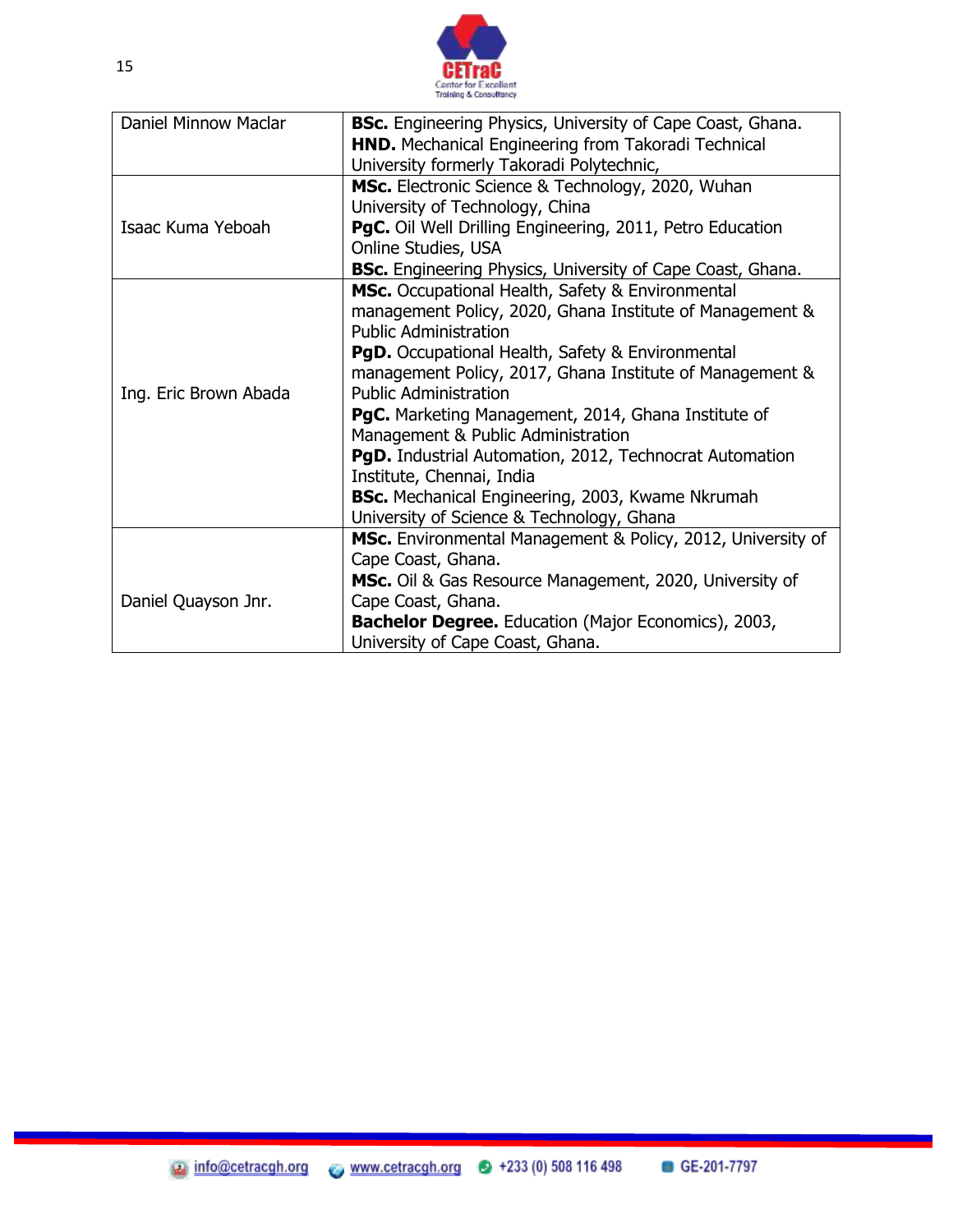![](_page_15_Picture_0.jpeg)

#### 3.0 Financial Proposal

#### A) **Breakdown of Travelling Expenses (Cost Component A)**

|                                                                          | <b>Unit</b>                      |           |                 |
|--------------------------------------------------------------------------|----------------------------------|-----------|-----------------|
| <b>Cost Components</b>                                                   | $Cost($ \$)                      | Quantity  | Total Rate (\$) |
| Travel <sup>1</sup> Expenses to Organization Home Country for TNA        |                                  |           |                 |
| Round Trip Airfares (In & Out)                                           | 2000.00                          | 3         | 6000.00         |
| Living Allowance (3days*3 Consultants)                                   | 4500.00                          | 3         | 13500.00        |
| <b>Travel Insurance</b>                                                  | 2000.00                          | 3         | 6000.00         |
| Terminal Expenses (3days*3 Consultants)                                  | 1500.00                          | 3         | 4500.00         |
| Others (pls. specify)                                                    |                                  |           |                 |
|                                                                          |                                  | Sub-Total | 30,000.00       |
| Travel <sup>2</sup> Expenses to Country of Training (Out-bound Training) |                                  |           |                 |
| Airport Pick-Up & Return                                                 | 500.00                           |           | 500.00          |
| Accommodation (\$500* 10days*20 Delegates)                               | 10000.00                         | 10        | 100000.00       |
| Feeding (Three Times Daily for 20 delegates per a day)                   | 1400.00                          | 10        | 14000.00        |
| Others (pls. specify)                                                    |                                  |           |                 |
|                                                                          |                                  | Sub-Total | 114500.00       |
|                                                                          | <b>Total of Cost Component A</b> |           | 144500.00       |

#### B) **Breakdown of Deliverables Cost (Cost Component B)**

| <b>Deliverables</b><br>[As referred to in the Scope of Work]                                                                                                                                                                                                                                                                                         | Percentage of<br><b>Total Price</b> | Amount<br>$($ \$) |
|------------------------------------------------------------------------------------------------------------------------------------------------------------------------------------------------------------------------------------------------------------------------------------------------------------------------------------------------------|-------------------------------------|-------------------|
| 1. Training Needs Assessment Report: Submission of conducted<br>individual, group, and organization-based training and development<br>needs analyses and assessments report.                                                                                                                                                                         | 15.11%                              | 8000.00           |
| 2. Impact Assessment Report: Submission of impact assessment<br>based on assessed need, plans, develops, and delivers or coordinates<br>the delivery of individual and/or group training and instructional<br>programs, encompassing a wide range of technical, operational,<br>management, and/or other skills areas.                               | 9.43%                               | 5000.00           |
| 3. Training Syllabus: Submission of developed of training<br>curricula; which includes formulations or reviews of training outlines,<br>and determination of appropriate instructional methodologies and<br>formats; evaluation and recommends incorporation of vendor<br>programs, as appropriate to meet overall training goals and<br>objectives. | 16.98%                              | 9000.00           |
| 4. Training Manuals & Materials: Submission of training<br>materials and manuals developed for teaching and visual aids,<br>instructional materials, computer tutorials, and reference materials<br>appropriate to specific program objectives.                                                                                                      | 16.98%                              | 9000.00           |
| 5. Development Support: Submission of site visit report which<br>includes specified site training development activities, and lesson<br>learned report.                                                                                                                                                                                              | 9.43%                               | 5000.00           |

 $1$  Travel expenses are not required if the training is in-bound.

l